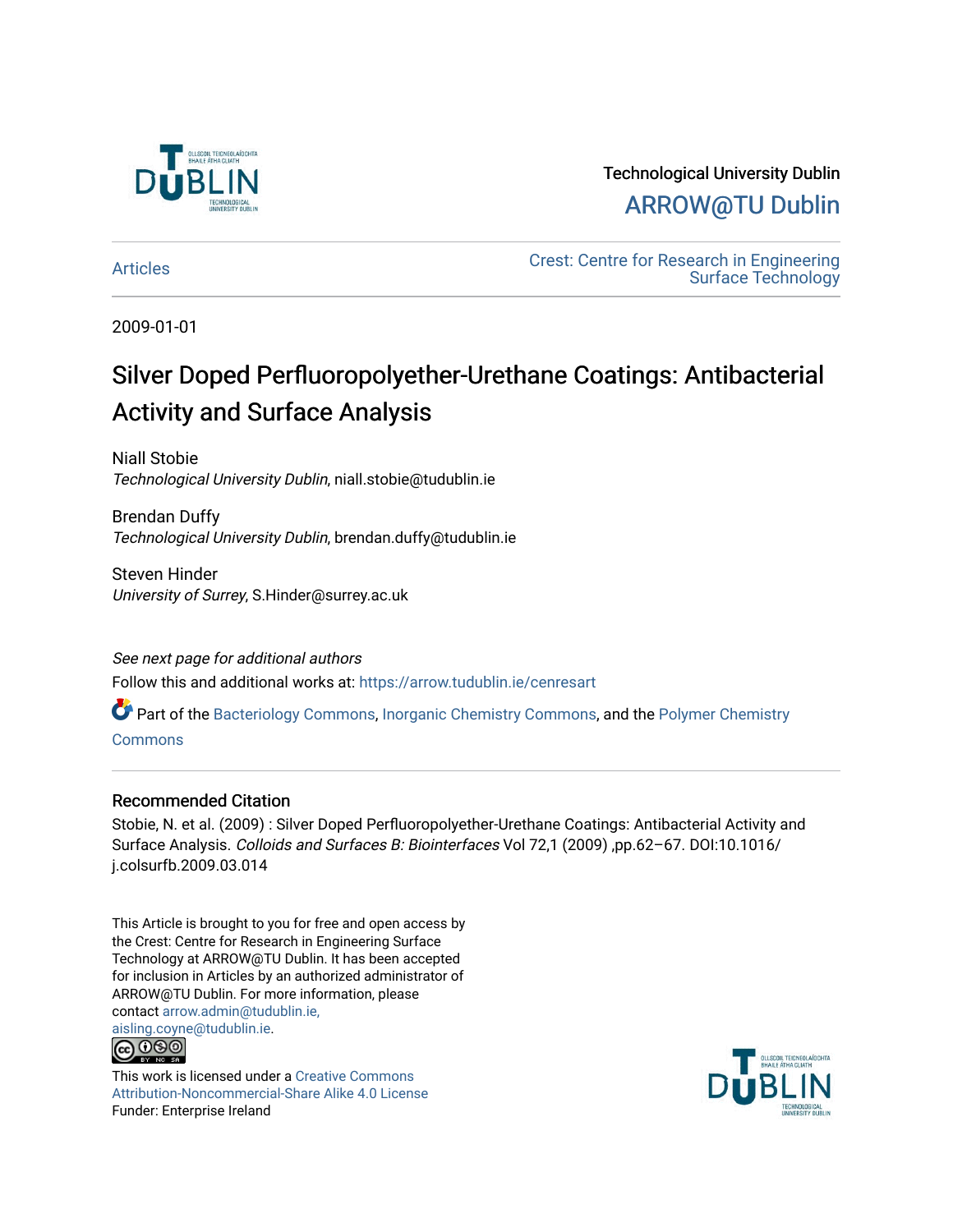### Authors

Niall Stobie, Brendan Duffy, Steven Hinder, Patrick McHale, and Declan McCormack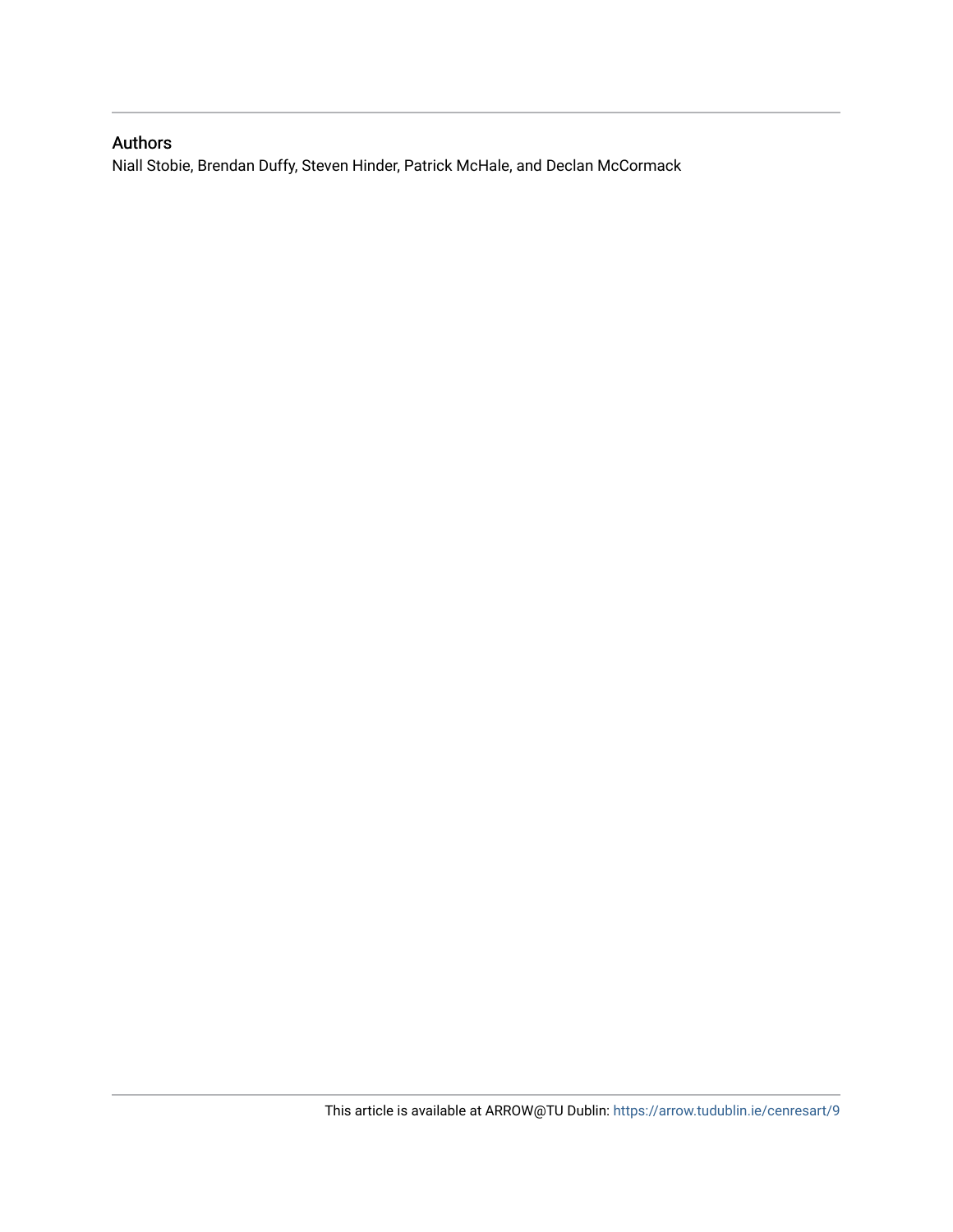# G Model G Model **ARTICLE IN PRESS**

Colloids and Surfaces B: Biointerfaces xxx (2009) xxx–xxx



Contents lists available at [ScienceDirect](http://www.sciencedirect.com/science/journal/09277765)

### Colloids and Surfaces B: Biointerfaces



journal homepage: [www.elsevier.com/locate/colsurfb](http://www.elsevier.com/locate/colsurfb)

### Silver doped perfluoropolyether-urethane coatings: Antibacterial activity and surface analysis

### Niall Stobie<sup>a,b</sup>, Brendan Duffy<sup>b</sup>, Steven J. Hinder<sup>c</sup>, Patrick McHale<sup>d</sup>, Declan E. McCormack<sup>a,∗</sup>

<sup>a</sup> *School of Chemical and Pharmaceutical Sciences, Dublin Institute of Technology, Kevin Street, Dublin 8, Ireland*

<sup>b</sup> *Centre for Research in Engineering Surface Technology (CREST), FOCAS Institute, Dublin Institute of Technology, Dublin 8, Ireland*

<sup>c</sup> *The Surface Analysis Laboratory, Faculty of Engineering and Physical Sciences, University of Surrey, Guildford, Surrey GU2 7XH, UK*

<sup>d</sup> *School of Biological Sciences, Dublin Institute of Technology, Kevin Street, Dublin 8, Ireland*

#### article info

*Article history:* Received 5 January 2009 Received in revised form 24 February 2009 Accepted 17 March 2009 Available online xxx

*Keywords:* Perfluoropolyether Room temperature Silver ion release Antibacterial

#### ABSTRACT

The colonisation of clinical and industrial surfaces with pathogenic microorganisms has prompted increased research into the development of effective antibacterial and antifouling coatings. There is evidence that implanted biomedical surfaces coated with metallic silver can be inactivated by physiological fluids, thus reducing the bioactivity of the coating. In this work, we report the biofilm inhibition of *Staphylococcus epidermidis*using a room temperature processed silver doped perfluoropolyether-urethane coating. The release of silver ions from these fluoropolymers over a six-day period inhibited bacterial encrustation – as observed by scanning electron microscopy (SEM). X-ray photoelectron spectroscopy (XPS) analysis indicated differences in carbon, fluorine and sodium surface composition between silver doped and undoped fluoropolymers after exposure to nutrient rich media. These silver doped perfluoropolyether coatings also exhibited antibacterial activity against methicillin-resistant *Staphylococcus aureus* (MRSA), *Escherichia coli*, *Pseudomonas aeruginosa* and *Acinetobacter baumannii*; suggesting potential use in preventing transmission of pathogenic and opportunistic microbes on environmental surfaces in healthcare facilities. The broad-spectrum antibacterial activity of these silver release coatings may be exploited on biomaterials surfaces to combat the development of resistant Gram-negative *Enterobacteriaceae* that can occur during prophylactic treatment for urinary tract infections.

© 2009 Elsevier B.V. All rights reserved.

#### **1. Introduction**

Bacteria such as *Staphylococcus aureus* have shown adaptibility to changing environments in the healthcare setting, but also more recently in the wider community [\[1–3\].](#page-7-0) Opportunistic pathogens such as *S. aureus* and *Pseudomonas aeruginosa*, along with other bacteria, can develop resistance through an elaborate array of mechanisms. These include modification of the target protein or binding site, enzymatic destruction of antibacterial agents, active efflux of drugs from the bacterial cell or by acquisition of genetic material from other resistant strains [\[4,5\]. T](#page-7-0)he emergence of bacterial resistance often occurs shortly after the introduction of a new antibacterial agent. An increase in resistance can be observed by an elevated minimum inhibitory concentration (MIC) of the antibacterial agent [\[6\]. T](#page-7-0)his can be exemplified by the rapid emergence of *Enterococcus faecium* resistance to anti-VRE/MRSA antibiotics, such as linezolid [\[7\].](#page-7-0)

The reduction in the number of available antibacterial therapies for the treatment of multi-drug resistant pathogens, has resulted in a reversion to older antimicrobial agents, such as silver [\[8\].](#page-7-0) In medical terms, silver is the antimicrobial metal best known for its broad-spectrum activity against intractable infectious microorganisms, including antibiotic resistant strains [\[8\].](#page-7-0) The multiple modes of action of silver include binding with cell DNA, inhibiting enzymes that mediate respiration and reacting with sensitive thiol groups on bacterial proteins – thereby destroying the normal biological activity of the protein [\[9\]. T](#page-7-0)he antimicrobial properties of nanosilver loaded filter paper against *Escherichia coli* have been recently studied [\[10\]. T](#page-7-0)he use of medical device coatings as release or delivery vehicles for these biocidal silver ions has received significant attention recently. Silver ion release from sol–gel coatings has demonstrated antibacterial activity against *S. aureus* and *E. coli* [\[11–12\]. N](#page-7-0)anosilver coated fabric inhibited the growth of the Gramnegative bacterium *E. coli* [\[13\].](#page-7-0) Silver coated PTFE surfaces have shown antibacterial activity, but direct coating of silver onto a surface can be inactivated by biological anions with subsequent surface encrustation [\[14,15\]. P](#page-7-0)reviously reported studies have shown the benefit of silver impregnation in place of metallic silver deposition [\[16\], a](#page-7-0)lthough traditional techniques for the deposition or impregnation of silver employ high temperature processing, which limits

<sup>∗</sup> Corresponding author. Tel.: +353 1 4024778; fax: +353 1 4024989. *E-mail address:* [declan.mccormack@dit.ie](mailto:declan.mccormack@dit.ie) (D.E. McCormack).

<sup>0927-7765/\$ –</sup> see front matter © 2009 Elsevier B.V. All rights reserved. doi:[10.1016/j.colsurfb.2009.03.014](dx.doi.org/10.1016/j.colsurfb.2009.03.014)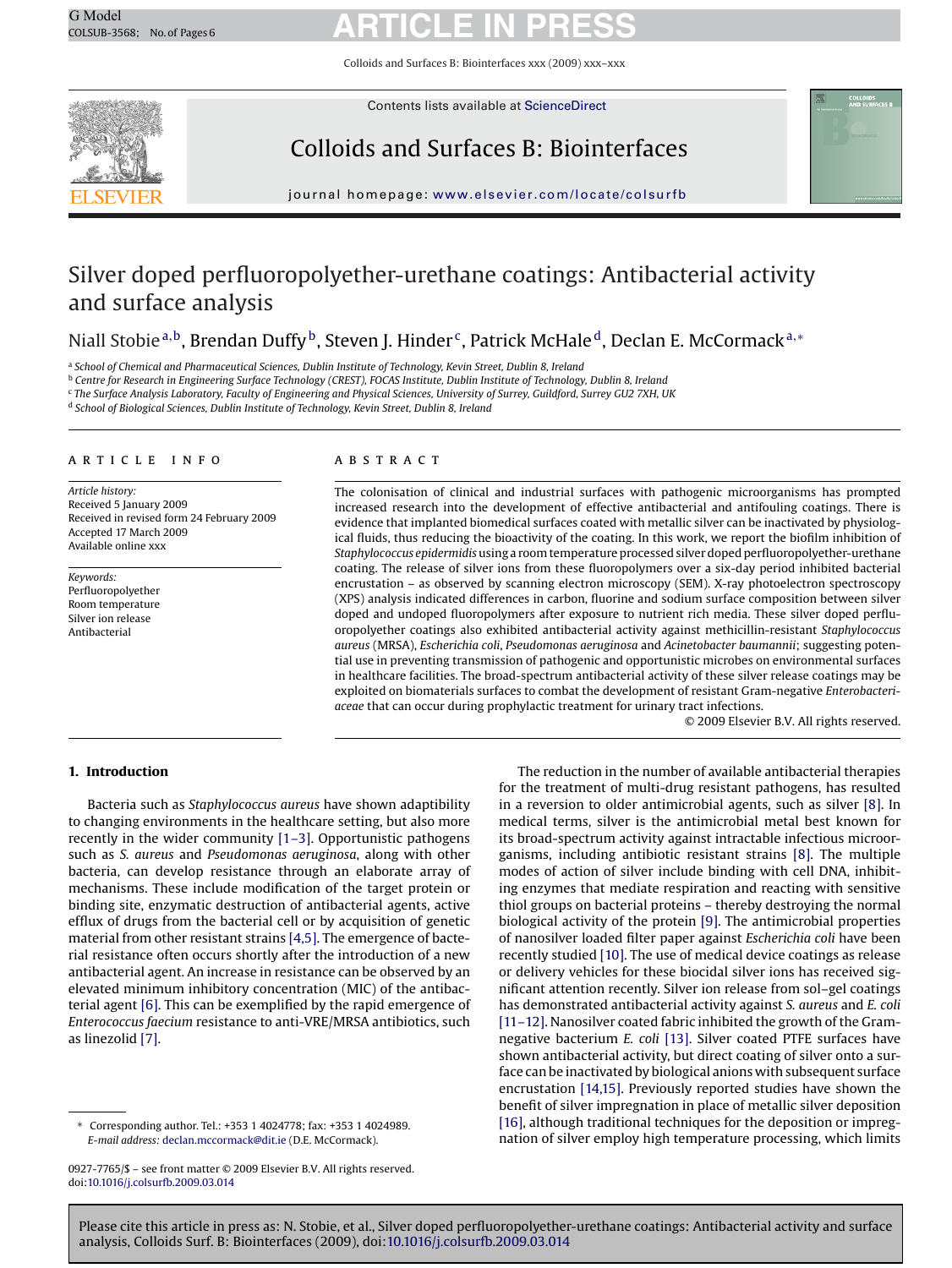# G Model GOLSUB-3568; No. of Pages 6 **ARTICLE IN PRESS**

substrate choice and increases costs [\[11,16\]. I](#page-7-0)n addition, one of the factors governing silver ion release from a coating matrix is the hydrophilicity of the coating [\[17\]. T](#page-7-0)herefore, coatings with purely hydrophobic components will have limited water affinity and consequently a low silver release. This route may be ineffective, as coatings that release low levels of silver may select for resistance [\[18\].](#page-7-0)

Polyether polyurethanes are low friction, biocompatible, elastomeric polymers that have been investigated as anti-fouling and biomedical coatings [\[19\].](#page-7-0) However, they are prone to biodegradation and environmental stress-cracking due to interactions with lysomal oxygen-free radicals and transition metal ions from implanted devices [\[20\].](#page-7-0) Polyether urethanes containing silver nanoparticles have shown improved biostability due to the free radical scavenging ability of the silver nanoparticles [\[21\].](#page-7-0) Modification of these polymers with fluorocarbons has been reported to improve biostability as fluorocarbons are stable against hydrolysis and oxidation [\[22\].](#page-7-0)

In this work, we present the preparation, antibacterial activity and surface analysis of silver doped perfluoropolyether-urethane coatings. Silver ion release from these fluorinated dispersions exhibited significant antibacterial activity against MRSA, *E. coli*, *P. aeruginosa* and *Acinetobacter baumannii*. SEM was employed to examine the surfaces of the doped and undoped coatings after exposure to a biofilm-positive strain of *S. epidermidis.* XPS surface analysis provided information on the elemental and chemical composition of the coatings before and after exposure to different media. The surface composition of the silver doped fluoropolymers did not display significant changes in surface chemistry after six days bacterial exposure. In contrast, the blank fluoropolymers showed increased surface carbon and sodium levels, with a reduction in fluorinated content. The antibacterial capacity of the silver doped fluoropolymers was challenged by exchanging the nutrient rich medium every 24 h. After six days bacterial exposure, the supernatant broth still contained enough bio-active silver ions to inhibit planktonic *S. epidermidis*. In summary, these room temperature processed coatings may be employed in reducing contamination and biofouling on short-term indwelling devices and environmental surfaces.

#### **2. Experimental**

Silver doped fluoropolymers were prepared by the addition of a silver nitrate salt to an anionic perfluoropolyether (PFPE) urethane polymer, Fluorolink<sup>®</sup> P56 ( $M_w \approx 20,000$ , Solvay) [\[23\]. 5](#page-7-0)5 mg (0.3 mmol) silver nitrate (Aldrich) was dissolved by sonication in 2.5 ml (0.2 mol) de-ionised water containing 2.5 g polyaziridine cross-linker CX-100 (Neoresins). This solution was slowly added to the anionic fluorinated dispersion (95 g) under stirring. A silver nitrate free control was similarly prepared. The silver doped fluoropolymers were prepared in amber glassware to prevent photoreduction of the silver ions. The resulting silver doped and undoped polymers were applied to pre-cleaned tin coated steel and glass substrates using a 100  $\mu$ m film applicator and cured at room temperature for 4 h, resulting in nominal film thickness of approximately 30 µm. The prepared coatings showed no tendency towards delamination or cracking before or after testing.

#### *2.1. Instrumentation*

The release of silver from the coatings was determined by GF-AAS using a Varian 110 Spectrometer equipped with a silver hollow cathode lamp. Microanalysis of the coatings was assessed using a Jeol 8600 scanning electron microscope (SEM). The samples were mounted on stubs and gold coated for SEM imaging at 10 KeV.

XPS analysis employed an ESCALAB Mk II spectrometer equipped with a twin anode X-ray source was used to analyse the surface composition ( $\approx$ 10 nm) of the fluoropolymers and silver doped fluoropolymers. The instrument was equipped with a twin anode X-ray source (AlK $\alpha$ /MgK $\alpha$ ) and an Alpha 110 analyser. In this work the twin anode AlKα X-ray source (hv= 1486.6 eV) was used at 300 W (15 kV  $\times$  20 mA). Quantitative surface chemical analyses were calculated from the high resolution, core level spectra following the removal of a non-linear (Shirley) background. All spectrum binding energies were referenced to the hydrocarbon C 1s peak at 285 eV to correct for electrostatic charging effects during acquisition. Sample mounting for XPS analysis was achieved by fixing a specimen to a VG sample stub using double sided adhesive tape.

#### *2.2. Silver release*

Silver doped perfluoropolyether coated glass substrates  $(25 \text{ cm}^2)$  were immersed in 50 ml of physiological buffered saline (PBS) at  $37^{\circ}$ C initially for 1 h, followed by six successive 24 h immersion periods. Fresh media was used for each immersion period. Silver values are expressed in  $ppb$  ( $\mu$ g/L). The fluids were collected after each immersion period and analysed using GF-AAS.

#### *2.3. Antibacterial activity*

The antibacterial activity of the silver doped and undoped fluoropolymers, against a selection of Gram-positive and Gramnegative strains, was determined using a modified version of the Japanese standard (JIS Z 2801). These bacterial strains include MRSA (clinical isolate) *S. aureus* (ATCC 25922), *P. aeruginosa* (ATCC 27853), *A. baumannii* (clinical isolate) and a biofilm-positive strain of *S. epidermidis* (CSF 41498). Stock cultures of the bacteria were grown on plate count agar (PCA-3 w/v% tryptone, 1 w/v% glucose, 2.5 w/v% yeast, 9 w/v% agar, Oxoid). The organisms were grown overnight in nutrient rich broth to give a concentration of approximately  $10^8$  CFU/ml. These were diluted one in a hundred with maximum recovery diluent (MRD – 1 w/v% peptone, 8.5 w/v% NaCl, Oxoid) to give a working culture of approximately  $10^6$  CFU/ml. Doped and undoped coatings (25 cm<sup>2</sup>) were inoculated with 400  $\mu$ l of the working bacterial cultures and incubated at 37 °C overnight. The coatings were then agitated with MRD (20 ml) in sterile stomacher bags. To determine the number of colonies, the MRD was serially diluted tenfold and the resulting dilutions plated (100  $\mu$ l) onto plate count agar (PCA) for overnight incubation at 37 ◦C.

#### *2.4. Biofilm growth*

Silver doped and undoped perfluorinated polymers were applied to pre-cleaned tin panels and allowed to cure for 4 h. Plastic wells were glued to the surface of the coatings using an epoxy fixative (Epofix) and left to cure for 24 h ([Fig. 1\).](#page-4-0) 5 ml of tryptic soy broth (TSB – tryptone 17 g/L, soy peptone 3 g/L, NaCl 5 g/L, dipotassium hydrogen phosphate 2.5 g/L, dextrose 2.5 g/L), supplemented with 0.25% glucose was added to the wells. 50  $\mu$ l of approximately 108 CFU/ml *S. epidermidis* (CSF 41498) culture was added to the glucose modified TSB broth and the resulting bacterial broth poured into the wells and incubated for 24 h at 37 ◦C. The TSB medium was removed and replaced with fresh glucose modified TSB every 24 h and subsequently incubated at 37 $\degree$ C. This process was repeated for six days. The daily exchange of nutrient rich media is useful in challenging the antibacterial capacity of the coating over the six days. Finally, the medium was decanted off and the coatings washed twice with sterile water. SEM was used to examine the surface of the coatings for the presence of any extraneous matter. Detailed surface elemental and chemical composition of the fluoropolymer coatings was obtained using XPS.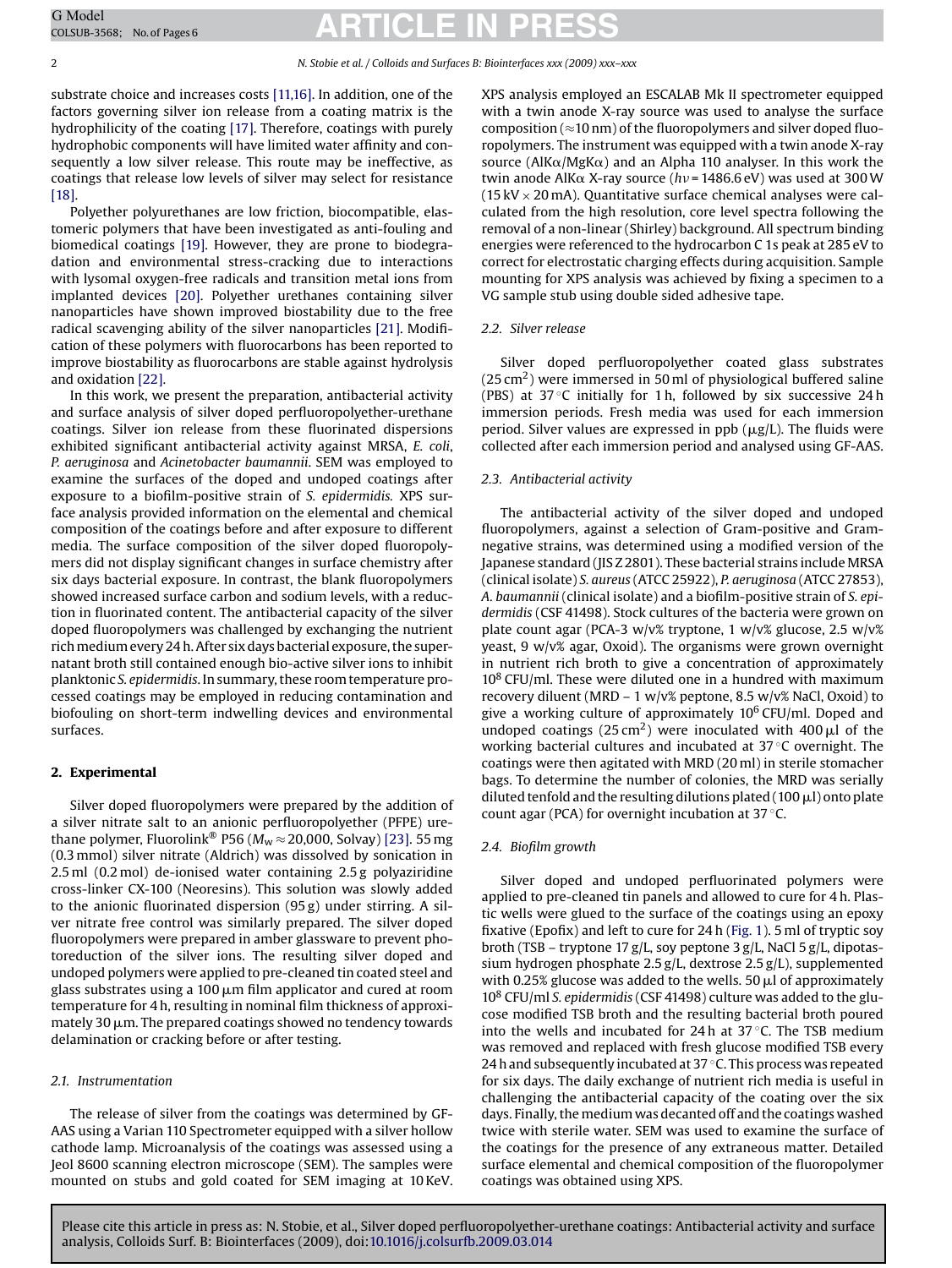# <span id="page-4-0"></span>G Model GOMOdel **ARTICLE IN PRESS**

*N. Stobie et al. / Colloids and Surfaces B: Biointerfaces xxx (2009) xxx–xxx* 3



**Fig. 1.** Non-cumulative release of silver into fresh PBS media from Ag doped fluoropolymer (determined by GF-AAS).

#### **3. Results and discussion**

#### *3.1. Silver release*

The incorporation of silver salts into hydrophobic sol–gel coatings has been reported to initially release high levels of silver ions, followed by a more gradual and sustained release profile [\[12\]. I](#page-7-0)n this work, the release of silver ions into PBS solution at 37 ◦C over six days is depicted in Fig. 1. Initially after 1 h, approximately 300 ppb was released into the PBS solution, followed by a more sustained release profile for six days. As the first 6 h after device implantation is reported as being critical in reducing initial bacterial adhesion [\[24\], t](#page-7-0)his initial high release of a broad-spectrum antibacterial agent is favourable. XPS was employed to examine the surface composition of the coatings before and after exposure to external media. XPS is a useful analytical tool in bioengineering for determining the atomic composition of specific functional groups in the first 10 nm of a surface coating. This technique was previously employed to determine the surface composition of antibacterial furanones [\[25\].](#page-7-0) XPS measurements of the silver doped coatings before and after immersion in PBS indicated the appearance of a urethane related peak at the coating surface following immersion (Fig. 2). This specific peak at 532 eV is associated with the carbonyl oxygen of  $(-NH-(C=0)-0-)$  [\[23\].](#page-7-0) This migration of polar species has been previously reported with polyethylene glycol (PEG) modified PFPE coatings [\[26\].](#page-7-0) Such polymers demonstrated surface adaptable properties when immersed in a polar medium such as water. As PFPE molecules migrate to the air interface, the PEG molecules also migrate. As a result, when the PEG modified PFPE polymer is immersed in water the more polar PEG molecules stratify to the air interface [\[26\]. I](#page-7-0)n this work, we observed a similar phenomenon



**Fig. 2.** O *1s* XPS surface spectra of silver doped fluoropolymer before and after immersion in PBS.



**Fig. 3.** Ag 3d XPS surface spectra of as-prepared Ag doped fluoropolymer coating.

with the stratification of the urethane species to the air-interface after immersion in aqueous media. The presence of silver in the as-prepared surface coating can be confirmed by the presence of the peak at 368.2 eV [\[12\]. T](#page-7-0)he presence of silver in the coating was confirmed by XPS analysis with a percentage atomic concentration of 0.04% (Fig. 3). No surface silver was observed on the coating after exposure to PBS. The daily exchange of anionic species such as chlorides and phosphates in the PBS would have depleted the available surface silver, by the possible formation of AgCl and  $Ag_3PO_4$  precipitates on the coating surface [\[27\].](#page-7-0) No visible precipitates were observed in the PBS solutions after silver release. No surface phosphorus was observed by XPS and the percentage atomic sodium and chlorine was 3.2% and 0.91%, respectively.

#### *3.2. Antibacterial activity*

The release of silver ions from the perfluorinated coatings had a significant antibacterial effect against MRSA (clinical isolate) *S. aureus* (ATCC 25922), *P. aeruginosa* (ATCC 27853), *A. baumanii* (clinical isolate) and a biofilm-positive strain of *S. epidermidis* (CSF 41498) [\(Fig. 4\).](#page-5-0) Overnight incubation of the inoculated coatings resulted in approximately  $99\%$  ( $>10^3$  CFU/ml), reduction in bacterial colonies compared to undoped samples after 24 h. The broadspectrum activity suggests the use of these hygienic coatings in preventing environmental contamination on hand rails, bedside rails, door handles and other transmissible surfaces in healthcare environments. This is important as patients who are infected with healthcare and community associated microbes may shed bacteria onto fomites such as those found in hospitals, nursing homes, childcare facilities, prisons and public transport [\[28\]. I](#page-7-0)n addition, as silver ion release is governed by water diffusion through the coating [\[17\], t](#page-7-0)he use of water as a cleaning agent, in-place of standard antiseptics and detergents, may be sufficient to generate a bio-active surface.

#### *3.3. Biofilm growth*

Biofilms are complex assemblages of microorganisms that bind to host surfaces that can cause device failure and pathogenesis. Sessile bacterial cells provide diffusion barriers to prophylactic treatment by binding with antibiotics. Furthermore, the close proximity of bacterial cells facilitates the spreading of antibiotic resistant plasmids (extra-chromosomal material) thus altering antimicrobial susceptibility [\[29\]. T](#page-7-0)he bacterial cells that reside near the substratum are in anoxic regions and are thus slow growing, leading to an intrinsic tolerance to antibiotic dosage – relative to the aerobic cells in the peripheral layers of the biofilm [\[30\].](#page-7-0) *S. epidermidis* is the most common bacterium isolated from medical devices such as vascular catheters, prosthetic implants and intrauterine devices [\[27\]](#page-7-0)*.* Several strategies have been investigated in preventing biofilm growth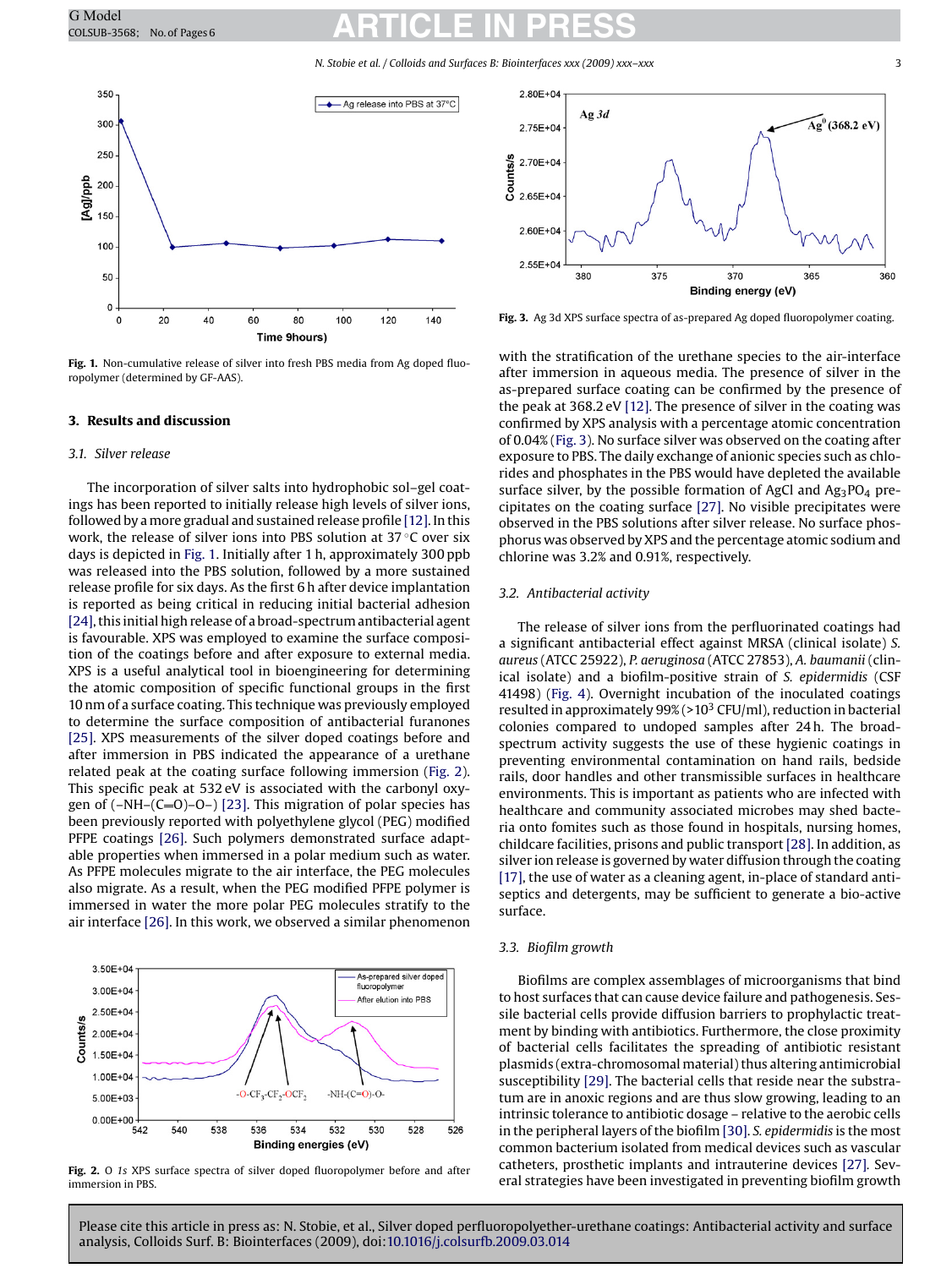# <span id="page-5-0"></span>G Model GOLSUB-3568; No. of Pages 6 **ARTICLE IN PRESS**

4 *N. Stobie et al. / Colloids and Surfaces B: Biointerfaces xxx (2009) xxx–xxx*



**Fig. 4.** Antibacterial activity of Ag doped perfluoropolyether coatings against (A) *S. aureus* (ATCC25922) (B) MRSA (clinical isolate) (C) *P. aeruginosa* (ATCC 27853) (D) *A. baumanii* (clinicalisolate). Left plate: Silver doped fluoropolymer. Right plate: undoped fluoropolymer. (JIS Z 2801).

on indwelling biomaterials [\[31\]. O](#page-7-0)ne of these techniques involves the functionalisation of the indwelling surfaces; to include active antibacterial agents on the biomaterial surface. Antibiotics function by targeting specific biomolecular pathways and as a result have a propensity for the development of resistance to prophylactic treatment. This emergence of antibiotic resistance has prompted a resurgence in the use of biocidal metals, such as silver.

Due to the broad-spectrum activity at relatively low concentrations, silver technology has been employed in various applications such as medical devices [\[32\],](#page-7-0) household appliances and water treatment [\[33\]. L](#page-7-0)ow concentrations (<35 ppb) are reported to be bactericidal [\[34\], w](#page-7-0)hilst higher concentrations between 1 ppm and 10 ppm may cause damage to human cells, ranging from low localised toxicity to conditions like argyria in higher doses (>4–6 g in the body) [\[35\].](#page-7-0) Histopathologic examination of silver coated megaprostheses in humans showed no signs of local or systemic side-effects at concentrations up to 1627 ppb [\[36\].](#page-7-0)

Silver impregnated catheters have been reported to demonstrate superior inhibition of bacterial colonisation than antibiotic impregnated catheters [\[37,38\]. T](#page-7-0)he effect of silver ions on biofilms has been recently reported [\[39,40\].](#page-7-0) Addition of silver ions at a concentration of 50 ppb to an existing biofilm had a diffusion limiting effect, as sessile bacteria can sequester the silver ions into the anionic

polysaccharide components, reducing penetration and thus rendering them inactive [\[40\]. T](#page-7-0)herefore, it is crucial to inhibit biofilm formation by reducing this initial surface bacterial adhesion [\[24\].](#page-7-0) In biological systems, the interaction between *S. epidermidis* bacterial cells and surfaces are mediated by hydrophobic forces [\[41\]. I](#page-7-0)n particular, the presence of hydrophobic chains in the fluoropolymer may facilitate the microbial hydrophobic attraction of *Staphylococcal* bacterial cells to the biomaterial surface. It has been reported that a large quantity of microbial pathogens are dependent on hydrophobic interactions for successful colonisation of host substrates [\[42\].](#page-7-0)

In this study, the effect of silver ion release on surface encrustation can be observed in the SEM images in Fig. 5. The blank perfluoropolyether-urethane coating is covered in adherent bacterial deposits (Fig. 5a). Silver ion release from the doped fluoropolymer reduced the colonisation of extraneous matter on the coating surface (Fig. 5b). Additional XPS elemental and chemical composition of the coatings indicated differences in surface chemical composition (10 nm) between the fluoropolymer and the silver doped fluoropolymer after six days exposure to *S. epidermidis* bacterial broth. The difference in percentage atomic carbon (38.9% to 50.8%) ([Fig. 6\)](#page-6-0) and consequent reduction in atomic fluorine (35.2% to 17.5%) [\(Fig. 7\)](#page-6-0) between silver doped and undoped



**Fig. 5.** SEM of fluoropolymer coating (a) and silver doped fluoropolymer (b) after six days *S. epidermidis*, bacterial broth incubation.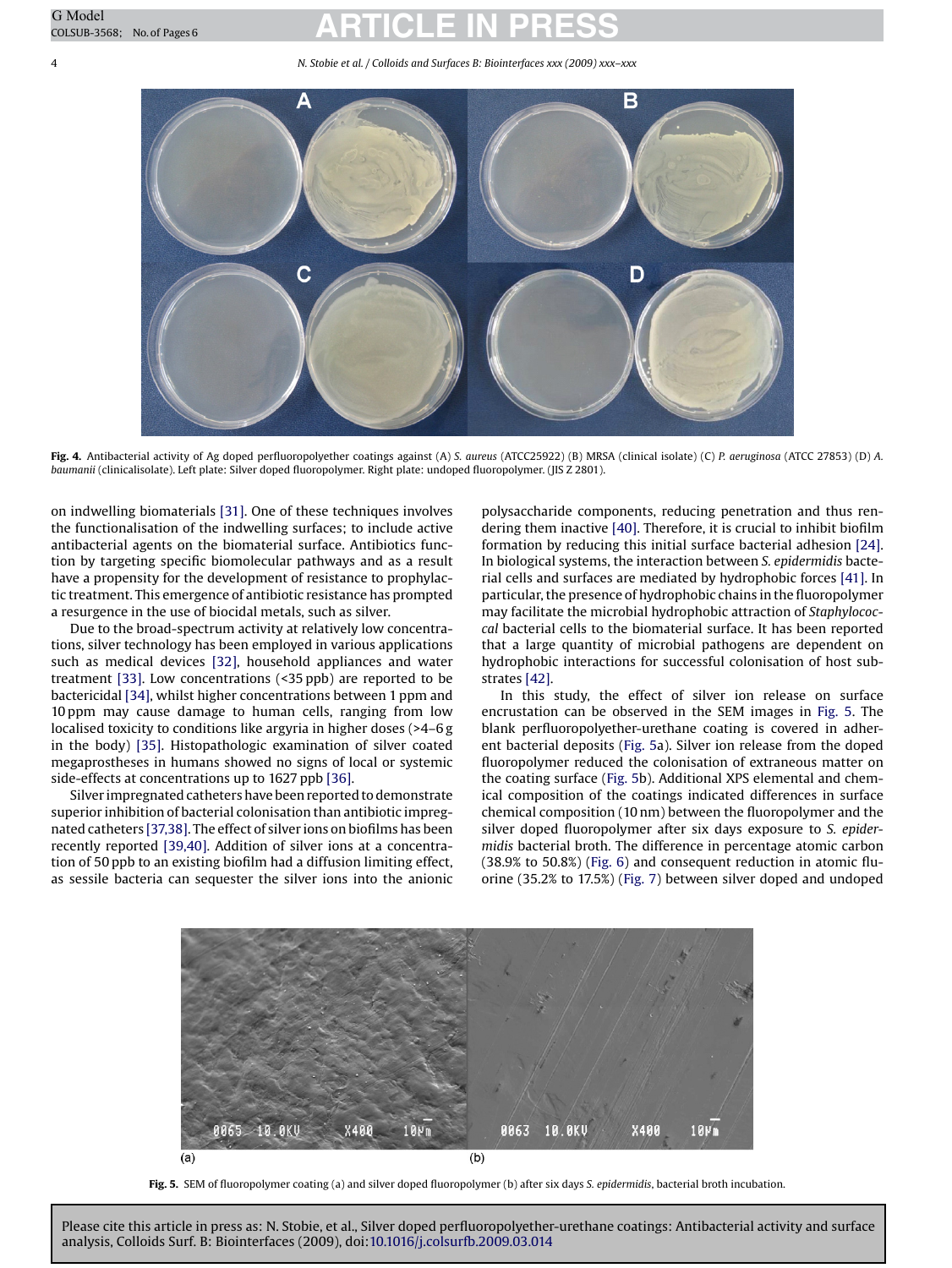# <span id="page-6-0"></span>G Model GOMOdel **ARTICLE IN PRESS**

#### *N. Stobie et al. / Colloids and Surfaces B: Biointerfaces xxx (2009) xxx–xxx* 5



**Fig. 6.** C 1s XPS surface spectra of fluoropolymer and silver doped fluoropolymer after six days *S. epidermidis* bacterial broth incubation.

perfluorinated coating may be attributed to bacterial accumulation on the fluoropolymer surface. The peak at 293.2 eV corresponding to  $-C<sup>*</sup>F<sub>2</sub>$ –O–CF<sub>3</sub> is present in the as-prepared fluoropolymer but disappears after bacterial exposure (Fig. 6). Incorporation of a silver salt in the fluoropolymer maintained this functional group at the air-interface, by inhibiting planktonic bacterial adhesion and subsequently reducing surface encrustation. Furthermore, there was a reduction in percentage atomic sodium (Fig. 8), potassium, chlorine and nitrogen on the surface of the silver doped fluoropolymer coating (Table 1). The percentage of atomic silver present in the as-prepared silver doped fluoropolymer was 0.04% but no surface silver was detected by XPS post bacterial incubation, analogous to PBS elution. In addition to the broad-spectrum antimicrobial activity against planktonic strains, silver ion elution reduced bacterial colonisation on the coating surface. Furthermore, as biofilm fragments may detach and the seed into surrounding fluids [\[43\], i](#page-7-0)t is important to inhibit any free floating or planktonic bacteria. After six days bacterial exposure, the supernatant broth still contained enough bio-active silver ions to inhibit planktonic *S. epidermidis*



**Fig. 7.** F 1s XPS surface spectra of fluoropolymer and silver doped fluoropolymer after six days *S. epidermidis* bacterial broth incubation.



**Fig. 8.** Na 1s XPS surface spectra of fluoropolymer and silver doped fluoropolymer after six days *S. epidermidis* bacterial broth incubation.

#### **Table 1**

Summary of XPS data, before and after exposure to *S. epidermidis* broth for six days.

| Coating type                                             | % XPS elemental composition |      |      |          |              |
|----------------------------------------------------------|-----------------------------|------|------|----------|--------------|
|                                                          | Ag                          |      | F    | $\Omega$ | <b>Na</b>    |
| Initial<br>fluoropolymer                                 | $\Omega$                    | 29.2 | 52   | 17       | $\Omega$     |
| Initial Ag<br>fluoropolymer                              | 0.04                        | 35.5 | 44.8 | 17       | $\mathbf{0}$ |
| Fluoropolymer<br>after six days<br>bacterial<br>exposure | $\Omega$                    | 50.8 | 17.5 | 19       | 4.7          |
| Ag fluoropolymer<br>after six days<br>bacterial          | $\Omega$                    | 38.9 | 35.2 | 18       | 2.6          |

exposure



**Fig. 9.** Antibacterial activity of biofilm extraction media against planktonic *S. epidermidis* (CSF 41498) after exposure to silver doped fluoropolymer (a) fluoropolymer (b).

(Fig. 9). Furthermore, these silver ion releasing coatings may be beneficial in reducing mineral precipitation and the associated biofilm formation, by reducing the number of viable cells from the urease producing *Proteus mirabilis*.

#### **4. Conclusion**

The tremendous resistance of biofilms to conventional prophylactic agents has prompted a great deal of research on biomaterial surfaces and coatings that can reduce bacterial colonisation with subsequent device removal. In this paper, we propose the use of a room temperature processed silver release perfluoropolyether-urethane coating, in reducing the surface colonisation on biomedical and environmental surfaces. XPS analysis provided useful information on the surface composition of the coatings before and after exposure to PBS and *S. epidermidis* bacterial broth. The silver free fluoropolymer exhibited higher carbon and sodium content, with a consequent reduction in fluorine content, in comparison to the silver containing fluoropolymer. The release of silver ions from these fluorinated coatings demonstrated antibacterial activity against MRSA, *P. aeruginosa*, *A. baumannii* and *S. epidermidis*. There was approximately 99% reduction in the number of bacterial colonies in comparison to the control fluoropolymer. The antibacterial capacity of these coatings was challenged by the daily exchange of nutrient rich medium. These antibacterial coatings can also be used to deliver alternative metal ions (Zn, Cu) to inhibit fungal/algal growth and contamination on environmental surfaces. As silver is a broad-spectrum antimicrobial, these short-term indwelling coatings have the potential to combat resistant Gram-negative *Enterobacteriaceae* that can occur after fluoroquinolone, cephalosporin or glycopeptide administration for urinary tract infections. The low temperature processing requirements of these silver release coatings makes them suitable for the judicious protection of various surfaces against bacterial infection.